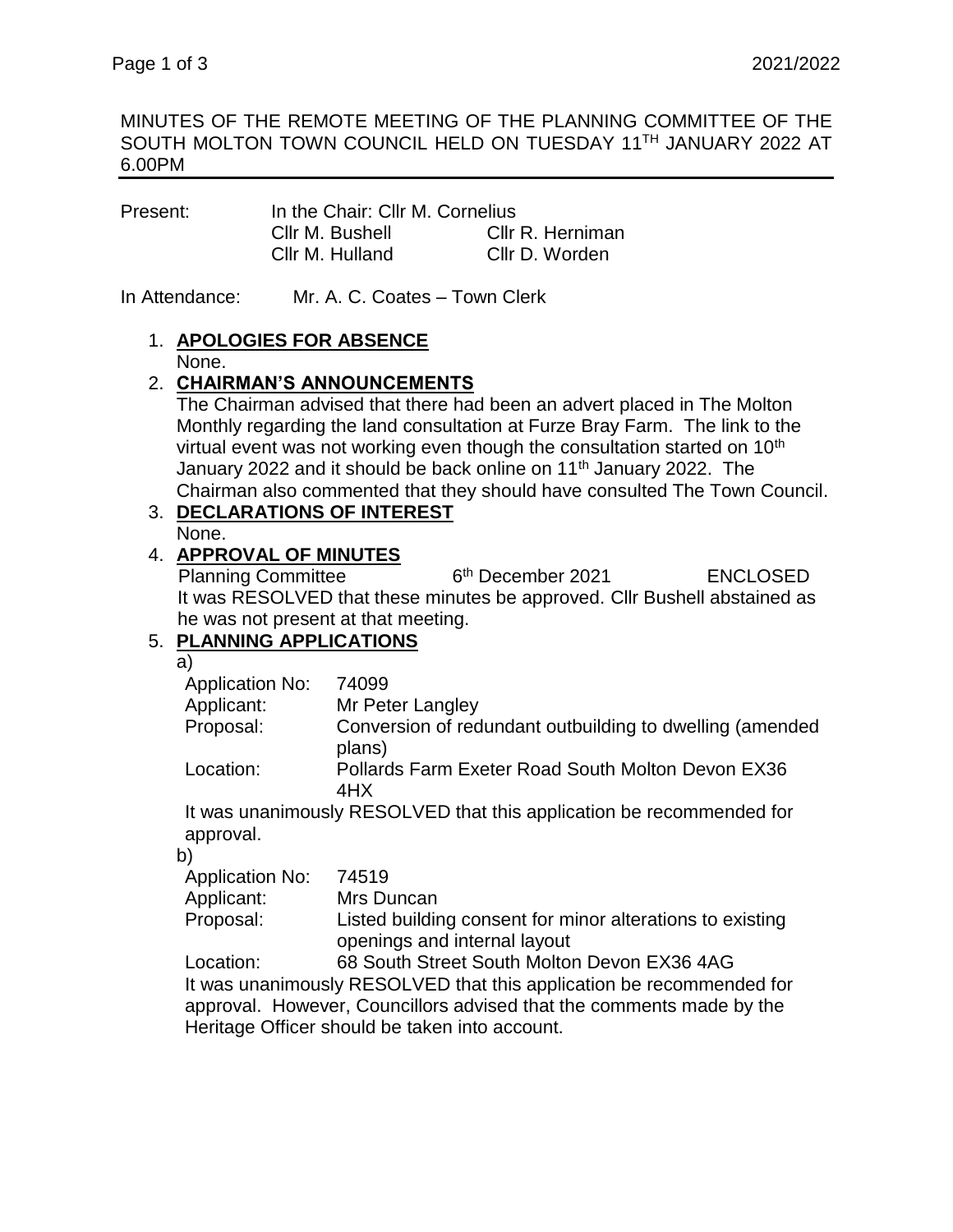| C)                    |                                                            |
|-----------------------|------------------------------------------------------------|
| Application No. 74417 |                                                            |
| Applicant:            | Miss Samantha Harris                                       |
| Proposal:             | Removal of front wall and levelling of ground to provide a |
|                       | parking space                                              |

Location 11 Gwythers New Road South Molton Devon EX36 4AZ It was unanimously RESOLVED that this application be recommend for a strong and robust refusal on the following grounds:

- Cars will have to pull out into the opposite lane to gain access to the proposed parking space;
- The street scene will be spoilt and this would lead to a lack of visual amenity;
- Permitting this application might set a precedent for the other dwellings to do the same;
- The road in question is considered dangerous as experienced and noted by local drivers;
- Inadequate visibility splay;
- It was also noted that there was inadequate planning site notices in the local vicinity.

d)

Application No: 74563

Applicant: Rock and Rapid Adventure

Proposal: Erection of a high ropes course

Location: Rock and Rapid Adventures Hacche Mill North Devon Link Road South Molton EX36 3NA

It was RESOLVED that this application be recommended for approval. For: 4, Against:1

e)

- Application No: 74586
- Applicant: Alan Dart Groundworks Ltd

Proposal: Variation to the siting of the 3 buildings approved under 72959, insertion of upper floor windows on front and back elevations. Increase in one building to allow for Plot 15 industrial use for use class B1, B2 and B8. Relocation of attenuation system to Plot A of Pathfields Industrial Estate Location: Plot J Pathfields Industrial Estate Pathfields Business Park

South Molton EX36 3LH

It was unanimously RESOLVED that this application be recommended for approval.